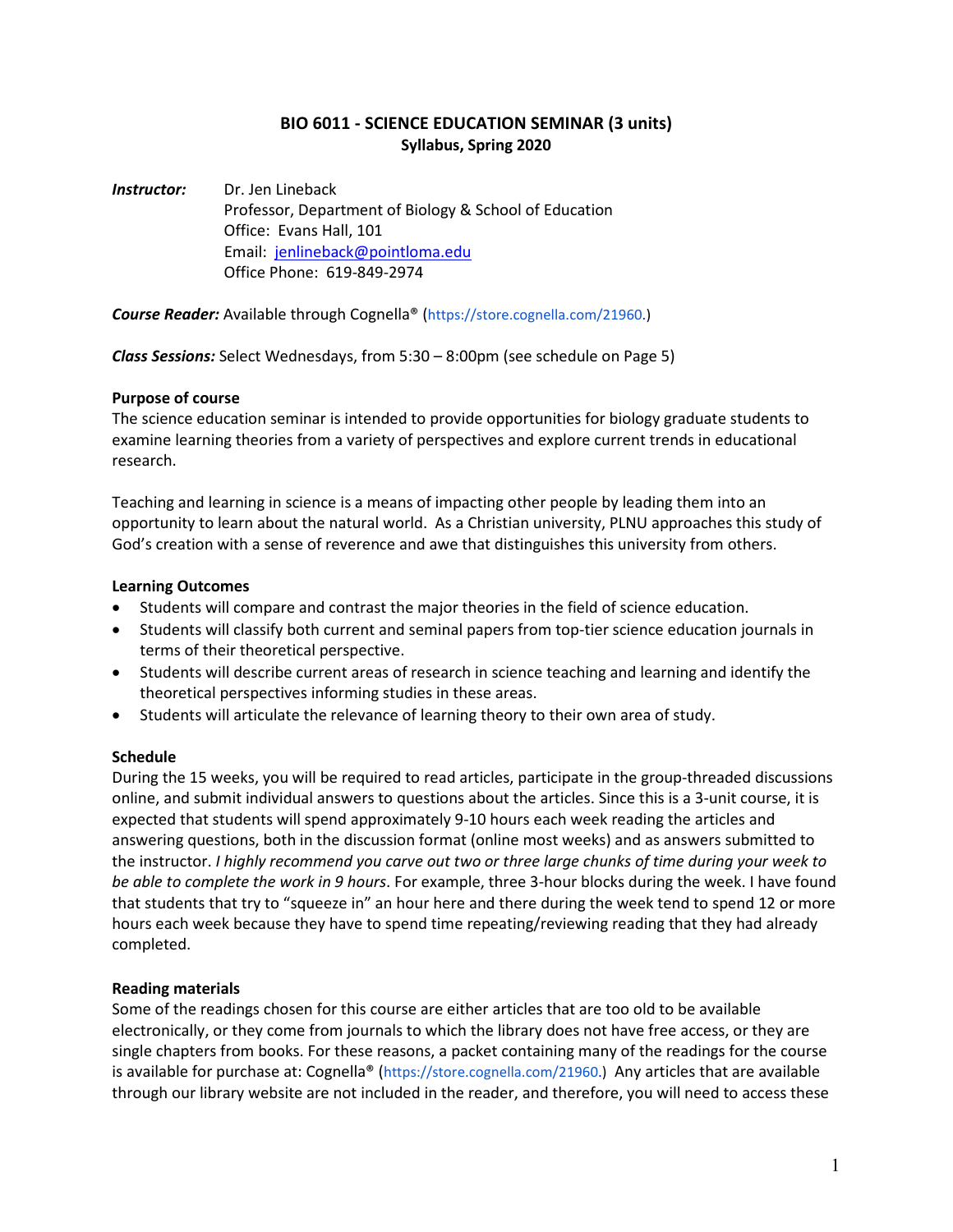on your own through the PLNU library and print them out. I will teach you how to do this during our first in-person class meeting.

### **Course grade**

Grades will be determined by:

| 1. article/chapter writing assignments (assigned weekly)                      | 20% |
|-------------------------------------------------------------------------------|-----|
| 2. consistent and meaningful participation in online discussions (see rubric) | 20% |
| 3. collaborative group project                                                | 20% |
| 4. written exams (midterm and final)                                          | 40% |

At the end of the semester, a letter grade for the course will be based on the following scale:

| . .  | А-  | B+  |     | D-  |                          |                                | - -        |     |              |
|------|-----|-----|-----|-----|--------------------------|--------------------------------|------------|-----|--------------|
| 93-  | 90- | ດ¬  | 83- | 80- | $\overline{\phantom{a}}$ | $\overline{\phantom{a}}$<br>ာ- | 70<br>∕ ∪- | 60- | <b>Below</b> |
| 100% | 92% | 89% | 86% | 82% | 79%                      | 76%                            | 72%        | 69% | 59%          |

## **Article/chapter writing assignments**

Since this is a graduate class, it is essential that you take responsibility for your own learning. Keep in mind that some of the readings are long, and I am not expecting that you necessarily understand every detail in the paper, but rather to determine the main ideas that the author is trying to communicate. You will be writing responses to questions that I hope will stimulate thought about ideas in the articles and will encourage you to reflection upon how this new information relates to your prior knowledge. It will be helpful to read the questions before you read the papers. The answers will not be found in the paper, but rather will be constructed by you in response to what you read.

While either I or my grader (Heather) will make a few comments on your paper, please understand that the majority of your learning occurs in the *process* of your production of the document. I expect that all written assignments be of graduate-level quality (no typos, no grammatical errors, no sentence fragments, thoughtful development of ideas, etc.). To earn full credit on written assignments, you must answer every part of each question in a well-written answer that demonstrates thought and integration of ideas.

## **Late Assignments**

Assignments must be turned in by the due dates listed in the schedule below. Assignments more than 48 hours late will automatically be scored as a C or lower. If any assignments are missing on the "last date to drop the course", you will be automatically dropped from the course, and you will have to retake next spring. This drop date is: **March 7, 2020**.

### **Online discussions**

For most weeks, discussion questions on the assigned reading for the week will be posted on Canvas. You are expected to post and respond to each prompt according to the following deadlines:

- First deadline: **Sunday,** by noon
- Second deadline: **Tuesday,** by midnight

For example: Do your reading for the week prior to **Sunday**. Go on the discussion board before **Sunday** at noon and post a response to each prompt. Before **Tuesday** at midnight, respond to at least *two* of your fellow students' comments. This should help to ensure that there is healthy, active discussion going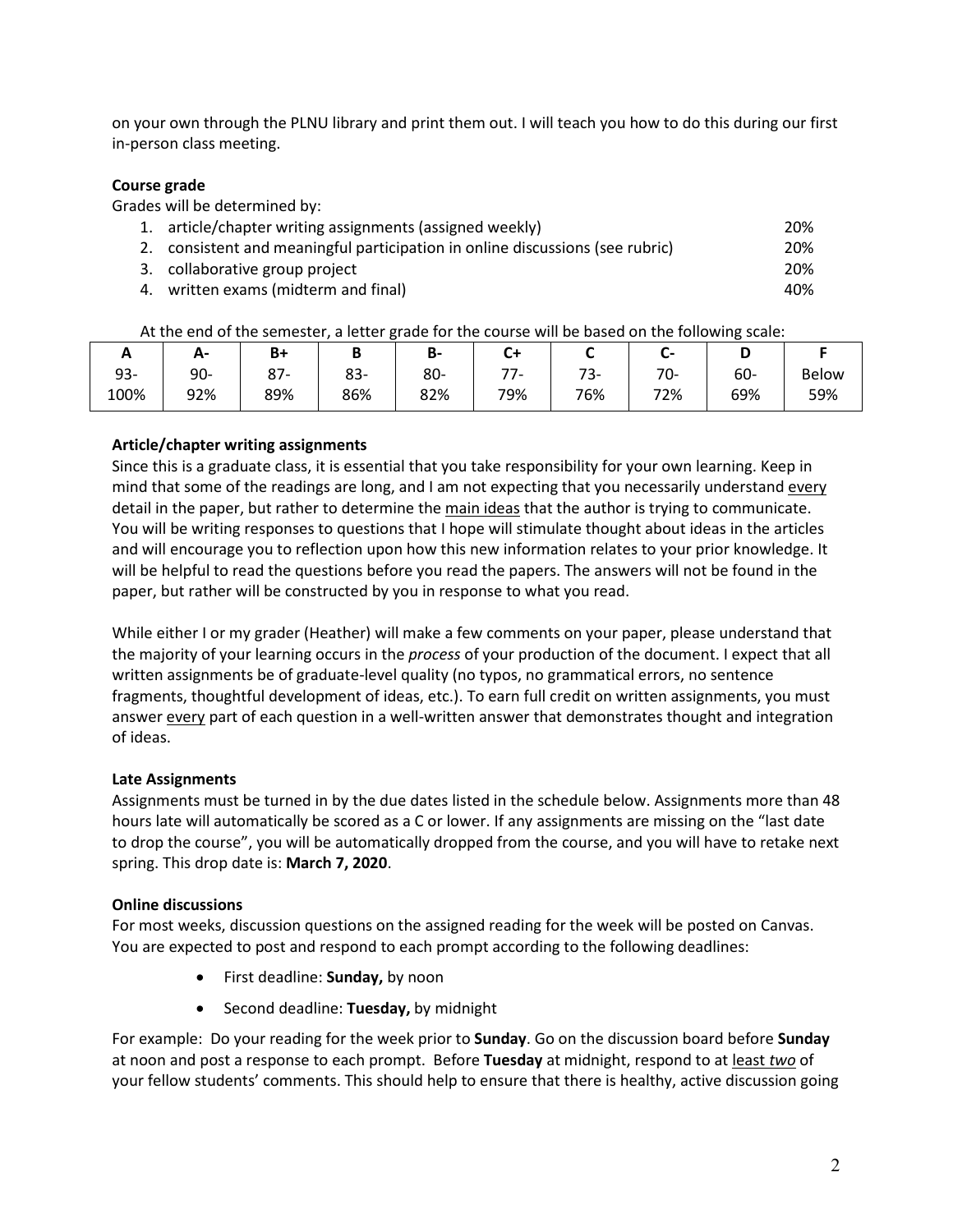on each week. Feel free to respond as frequently as you like; these guidelines are minimum requirements.

Since we will have limited opportunities to interact in person, the quality of the online discussion is very important. Responses should reflect an understanding of the material, as well as thoughtful consideration of the importance, validity, and value of the content being discussed. Various viewpoints are valued, and encouraged. Discussion question responses that you would like me to count toward the grade for this course should be at least 100 words but less than 350 words. This policy applies to all three of your required responses per week in the discussion forum. Shorter comments to other students are welcome for the benefit of your learning and theirs. A rubric for scoring your discussion board participation is included below.

The discussions, both online and in person, will focus on the main ideas in the papers as they relate to your own teaching practice. I am looking for thoughtful, reflective responses that demonstrate evaluation of ideas. It is essential to the success of the class that each class member contributes valuable content and responds to others students' valuable content frequently. It is important that all participants stay on-topic. This means bringing up personal experience that helps to provide examples, comparisons, etc., but the discussions should not become a forum for "venting."

|                                                                                                                                | Initial (1 pt)                                                                                                                                                                | Emerging (2 pts)                                                                                                                                                    |  | Developed (3 pts)                                                                                                                                                         |  |
|--------------------------------------------------------------------------------------------------------------------------------|-------------------------------------------------------------------------------------------------------------------------------------------------------------------------------|---------------------------------------------------------------------------------------------------------------------------------------------------------------------|--|---------------------------------------------------------------------------------------------------------------------------------------------------------------------------|--|
| Promptness and initiative                                                                                                      | Posts 1st response late AND<br>responds late to others' posts.<br>Responses are extremely<br>short.                                                                           | Posts 1 <sup>st</sup> response to<br>prompt(s) on time, OR posts<br>2 <sup>nd</sup> response to at least two<br>students on time. Minimum of<br>50 words each time. |  | Posts Ist response on time AND<br>responds to at least 2 others'<br>posts on time. Minimum of<br>100 words each.                                                          |  |
| Relevance of post                                                                                                              | Posts responses which slightly<br>relate to the discussion topic;<br>makes short or irrelevant<br>remarks.                                                                    | Posts responses that are<br>related to discussion content<br>and connects to reading<br>material; often prompts<br>further discussion.                              |  | Posts relevant responses that<br>show integration and<br>application of course material.<br>May pose additional relevant<br>questions.                                    |  |
| <b>Mechanics</b>                                                                                                               | Posts/responses contain<br>several major errors related<br>grammar, spelling, and<br>sentence structure that make<br>the posts/responses difficult<br>to read and understand. | Posts/responses contain<br>several minor errors related<br>grammar, spelling, and<br>sentence structure, but are<br>easy to read and understand.                    |  | Posts/responses contain very<br>few, if any, minor errors<br>related grammar, spelling, and<br>sentence structure.<br>Posts/responses are easy to<br>read and understand. |  |
| Observation of<br>"Netiquette": not using<br>ALL CAPS, slang or<br>potentially inflammatory<br>or overly emotional<br>language | Does not observe 'Netiquette" guidelines<br>0 points                                                                                                                          |                                                                                                                                                                     |  | Observes 'Netiquette" guidelines<br>1 point                                                                                                                               |  |

#### **PLNU Grad Biology Weekly Online Discussion Rubric** Full credit = 10 points each week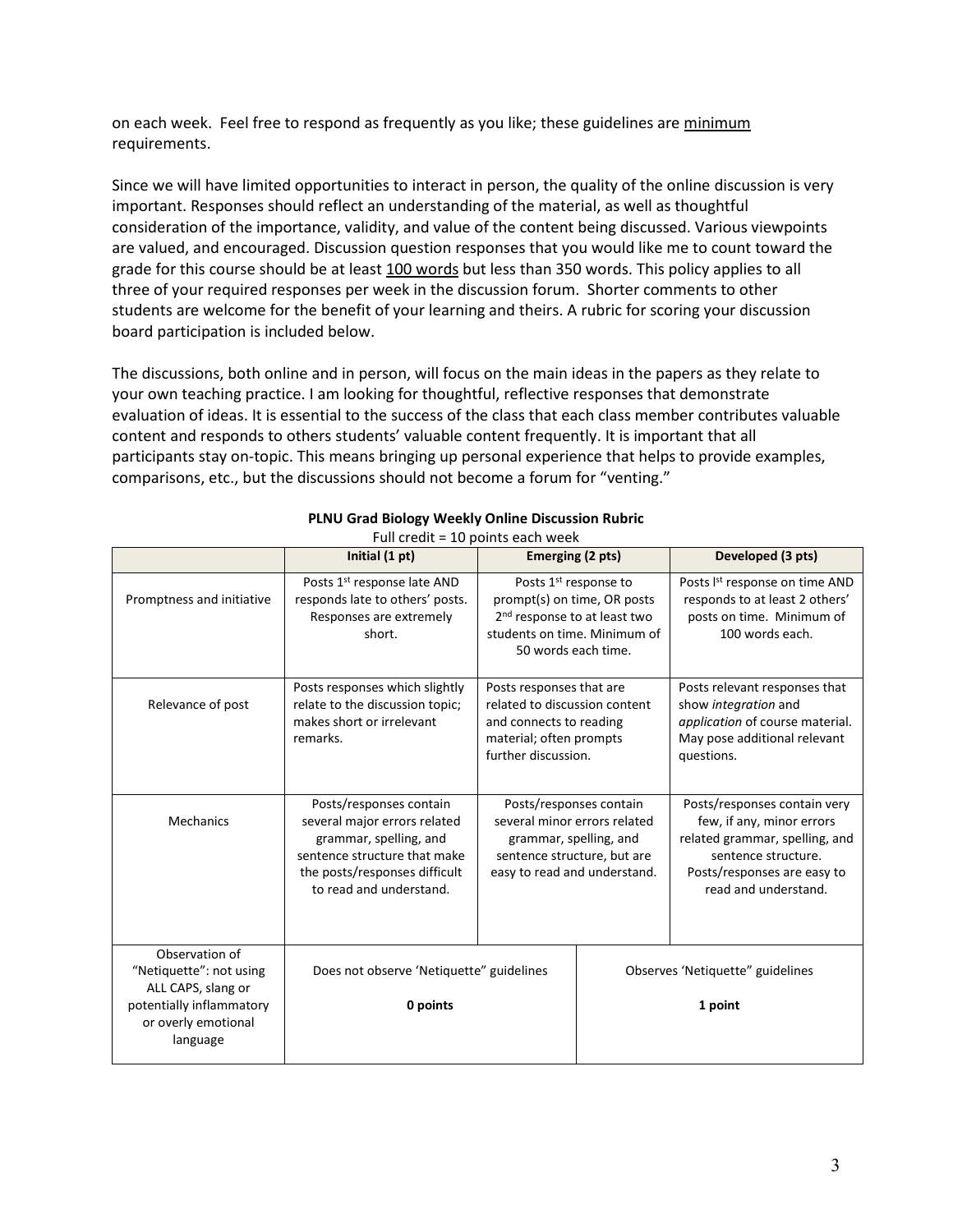# **BIO 6011 - Tentative Weekly Schedule**

Note that this is a tentative schedule of the readings, assignments, and due dates for the course. Further assignment details will be provided each week on the Canvas website under "Assignments".

| <b>Date</b>                              |                                | <b>Topics to be discussed</b>                                                                                                                                              |  |  |  |
|------------------------------------------|--------------------------------|----------------------------------------------------------------------------------------------------------------------------------------------------------------------------|--|--|--|
| 1/15/20                                  | <b>In-Person</b><br>Meeting #1 | 6:00-8:30pm, Room 207<br>Topic: Introduction to Learning Theories, Behaviorism                                                                                             |  |  |  |
| $1 - 1/15/20$<br>$2 - 1/22/20$           | Topics                         | Traditional Learning Theories: Behaviorism, Classic Constructivism,<br>Constructivism in Practice                                                                          |  |  |  |
| $3 - 1/29/20$                            | Assignments                    | Readings, written responses to questions & discussion board                                                                                                                |  |  |  |
| 2/5/20                                   | <b>In-Person</b><br>Meeting #2 | 5:30-8:00pm, Room 207<br><b>Topic: Consideration of Traditional Learning Theories</b>                                                                                      |  |  |  |
| $4 - \frac{2}{5}{20}$<br>$5 - 2/12/20$   | Topics                         | "Misconceptions," Situated Cognition, Social-Culturalism                                                                                                                   |  |  |  |
| $6 - 2/19/20$<br>$7 - 2/26/20$           | Assignments                    | Readings, written responses to questions & discussion board                                                                                                                |  |  |  |
| 3/4/20                                   | <b>In-Person</b><br>Meeting #3 | 5:30-8:00pm, Room 207<br>Topic: Cross Theory Analysis; Introduce Midterm & NEXT                                                                                            |  |  |  |
|                                          | Assignment                     | Midterm Exam - DUE 3/18/20 by midnight                                                                                                                                     |  |  |  |
| $8 - \frac{3}{4}/20$                     |                                | NOTE: You will not have a reading assignment this week. Instead, you<br>will be asked to synthesize across the information that you have learned<br>so far in this course. |  |  |  |
| $9 - 3/18/20$<br>$10 - \frac{3}{25/20}$  | Topics                         | <b>Adult Learning Theories</b>                                                                                                                                             |  |  |  |
| $11 - \frac{4}{1/20}$                    | Assignment                     | Readings, written responses to questions, & discussion board.                                                                                                              |  |  |  |
| 4/8/20                                   | <b>In-Person</b><br>Meeting #4 | 5:30-8:00pm, Room 207<br>Topic: Discuss Adult v. Traditional LT; Introduce Project                                                                                         |  |  |  |
| $12 - \frac{4}{8}{20}$<br>$13 - 4/15/20$ | Topics                         | <b>Current Science Education Research Topics</b>                                                                                                                           |  |  |  |
| $14 - 4/22/20$                           | Assignment                     | Readings, written responses to questions, & discussion board.                                                                                                              |  |  |  |
| 4/29/20                                  | <b>In-Person</b><br>Meeting #5 | 5:30-8:00pm, Room 207<br><b>Topic: Group Project Presentations; Introduce Final Exam</b>                                                                                   |  |  |  |
| $15 - \frac{4}{29/20}$                   | Assignment                     | Final Exam – DUE $5/6/20$ by midnight                                                                                                                                      |  |  |  |